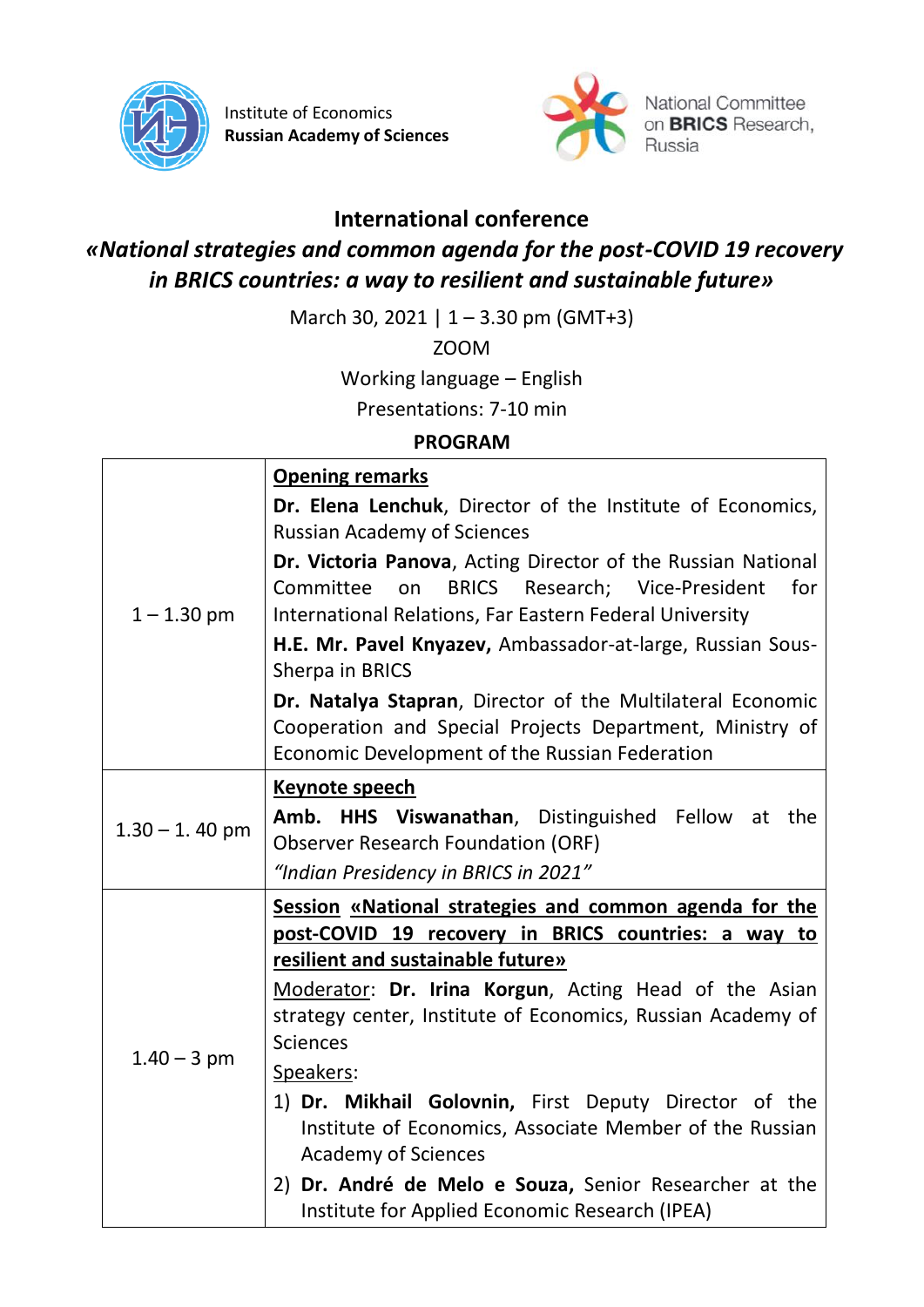|                  | 3) Prof. Georgy Toloraya, Head of the Asian strategy center,<br>Institute of Economics, Russian Academy of Sciences<br>Ms. Valeriia Gorbacheva, Researcher at the Asian<br>strategy center, Institute of Economics, Russian Academy<br>of Sciences |
|------------------|----------------------------------------------------------------------------------------------------------------------------------------------------------------------------------------------------------------------------------------------------|
|                  | 4) Dr. Prof. Qingxin Lan, Professor at the Institute of<br>International Economy; Director of the BRICS Research<br>Center, University of International Business<br>and<br>Economics                                                               |
|                  | 5) Dr. Alexandra Morozkina, Head of the Structural Reforms<br>Division, Economic Expert Group                                                                                                                                                      |
|                  | Ms. Natalya Krasnopeeva, Lead Advisor, Analytical Center<br>for the Government of the Russian Federation                                                                                                                                           |
|                  | 6) Mr. Cyril Prinsloo, Senior Researcher at the South African<br>Institute of International Affairs (SAIIA)                                                                                                                                        |
|                  | 7) Dr. Alexey<br><b>Kupriyanov,</b> Head of<br>Group<br>on South Asia and Indian Ocean at the Institute of World<br>Economy and International Relations (IMEMO), Russian<br><b>Academy of Sciences</b>                                             |
| $3 - 3.20$ pm    | <b>Discussion</b>                                                                                                                                                                                                                                  |
| $3.20 - 3.30$ pm | <b>Closing remarks</b><br>Dr. Irina Korgun, Acting Head of the Asian strategy center,<br>Institute of Economics, Russian Academy of Sciences                                                                                                       |

### **Questions for discussion:**

The BRICS countries have three billion people and thus, share an immense responsibility for health and livelihood of a large part of the world population. Responses of BRICS governments will influence the shape of global recovery. How do you see a role of BRICS in the post-Covid19 world economy? Will BRICS emerge stronger as a result of the pandemic?

− We should recognize shortages of resources to combat the COVID-19 pandemic in all countries both developed and developing. Moreover, new global threats will continue to emerge and create risks for the BRICS economies. Some of these challenges will require coordinated multilateral responses. How could the BRICS agenda be transformed in order to provide a rapid coordinated response to future crises be it health, economic or any other kind of unforeseen event?

BRICS countries usually discuss common areas in their approaches to issues in international politics, particularly in international financial architecture, trade and investments. But we should also recognize that BRICS countries vary tremendously in their policy choices for adjusting to global